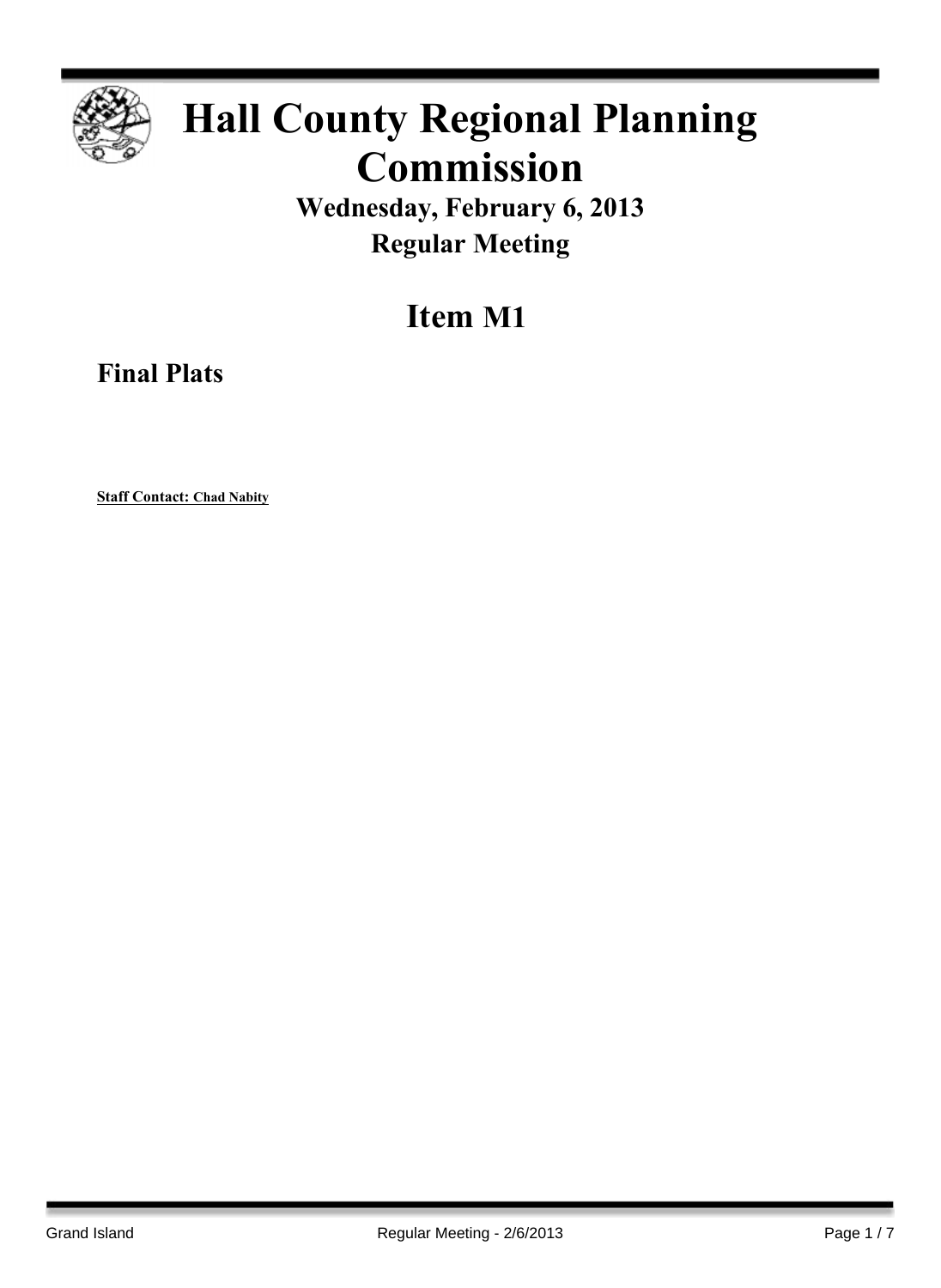January 25, 2013

Dear Members of the Board:

## **RE: Final Plat – Summerfield Estates 8 th Subdivision – Final Plat**

For reasons of Section 19-923 Revised Statues of Nebraska, as amended, there is herewith submitted final plat of Summerfield Estates 8th Subdivision, located in the City of Grand Island, in Hall County Nebraska.

This final plat proposes to create 27 lots, on a tract of land consisting of part of the West Half of the Southwest Quarter (W1/2, SW1/4) of Section Twelve (12), Township Eleven (11) North, Range Ten (10), in the City of Grand Island, Hall County, Nebraska, and said tract containing 12.22 acres.

You are hereby notified that the Regional Planning Commission will consider this final plat at the next meeting that will be held at 6:00 p.m. on February 6, 2013 in the Council Chambers located in Grand Island's City Hall.

Sincerely,

Chad Nabity, AICP Planning Director

Cc: City Clerk City Attorney City Public Works City Building Department City Utilities Manager of Postal Operations Olsson Associates

This letter was sent to the following School Districts 1R, 2, 3, 8, 12, 19, 82, 83, 100, 126.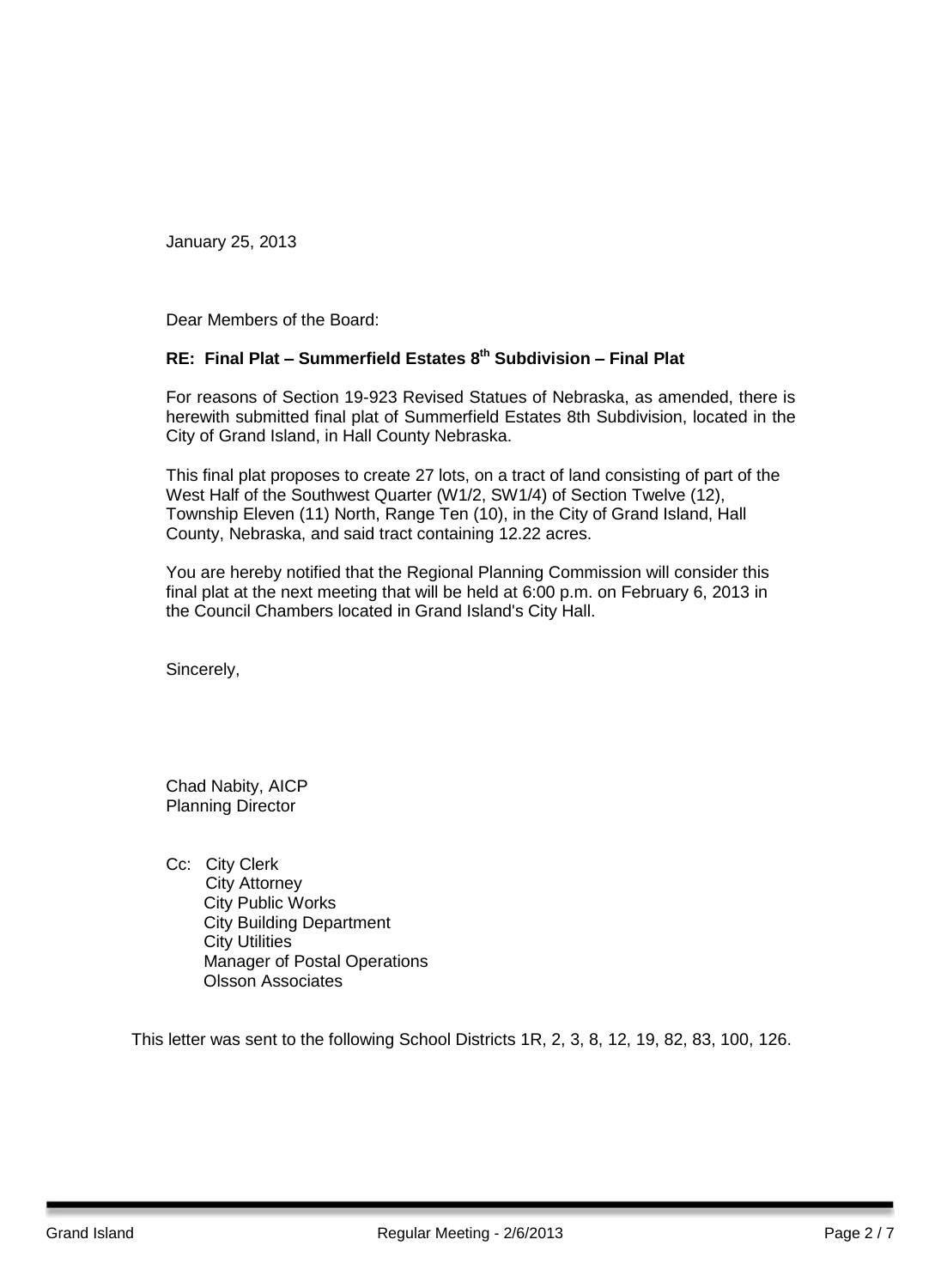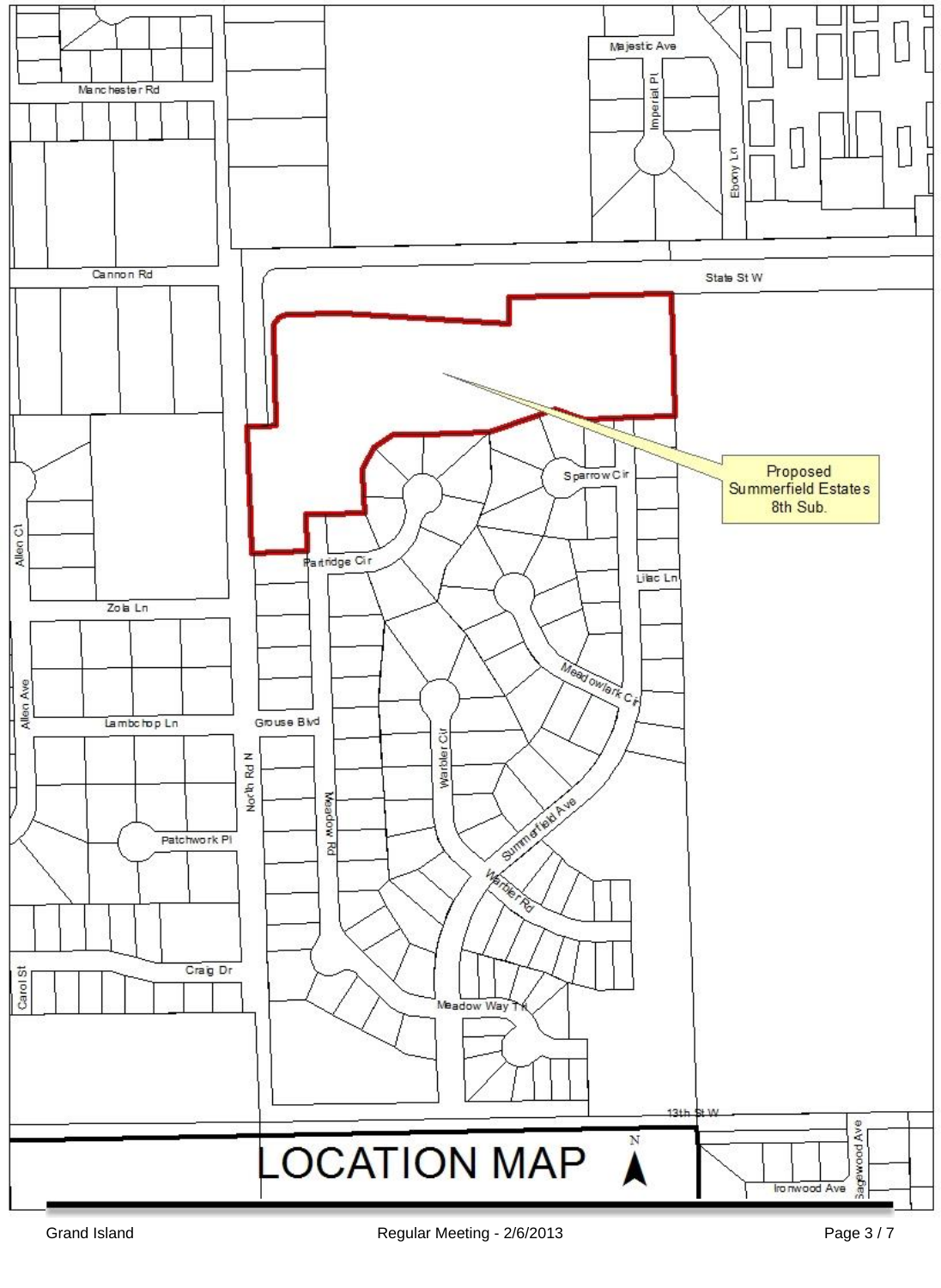January 25, 2013

Dear Members of the Board:

## **RE: Final Plat – Summerfield Estates 9 th Subdivision – Revised Preliminary Plat & Final Plat**

For reasons of Section 19-923 Revised Statues of Nebraska, as amended, there is herewith submitted revised preliminary plat & final plat of Summerfield Estates 9th Subdivision, located in the City of Grand Island, in Hall County Nebraska.

This final plat proposes to create 27 lots, on a tract of land consisting of part of the West Half of the Southwest Quarter (W1/2, SW1/4) of Section Twelve (12), Township Eleven (11) North, Range Ten (10), in the City of Grand Island, Hall County, Nebraska, and said tract containing 12.22 acres.

You are hereby notified that the Regional Planning Commission will consider this final plat at the next meeting that will be held at 6:00 p.m. on February 6, 2013 in the Council Chambers located in Grand Island's City Hall.

Sincerely,

Chad Nabity, AICP Planning Director

Cc: City Clerk City Attorney City Public Works City Building Department City Utilities Manager of Postal Operations Olsson Associates

This letter was sent to the following School Districts 1R, 2, 3, 8, 12, 19, 82, 83, 100, 126.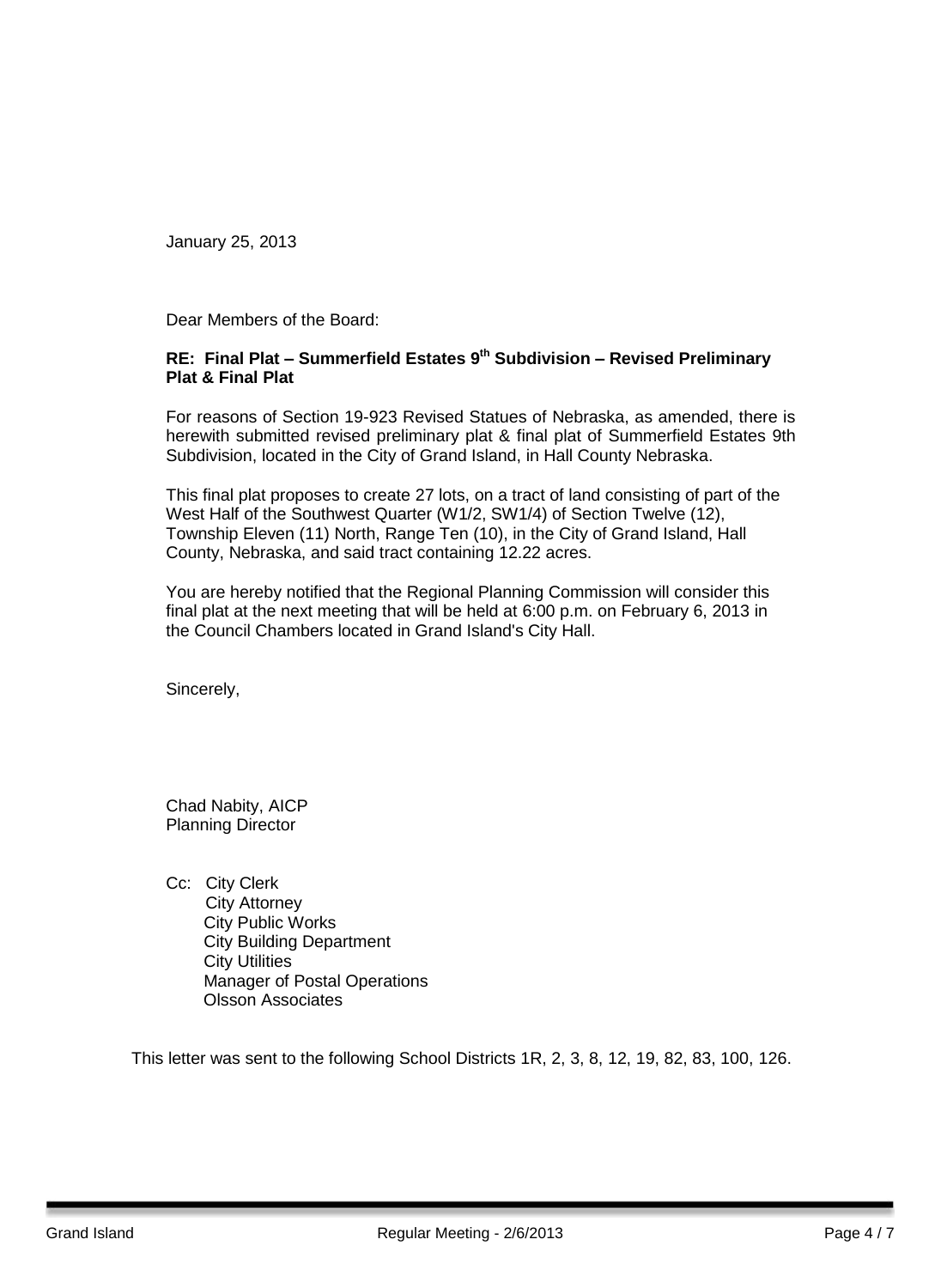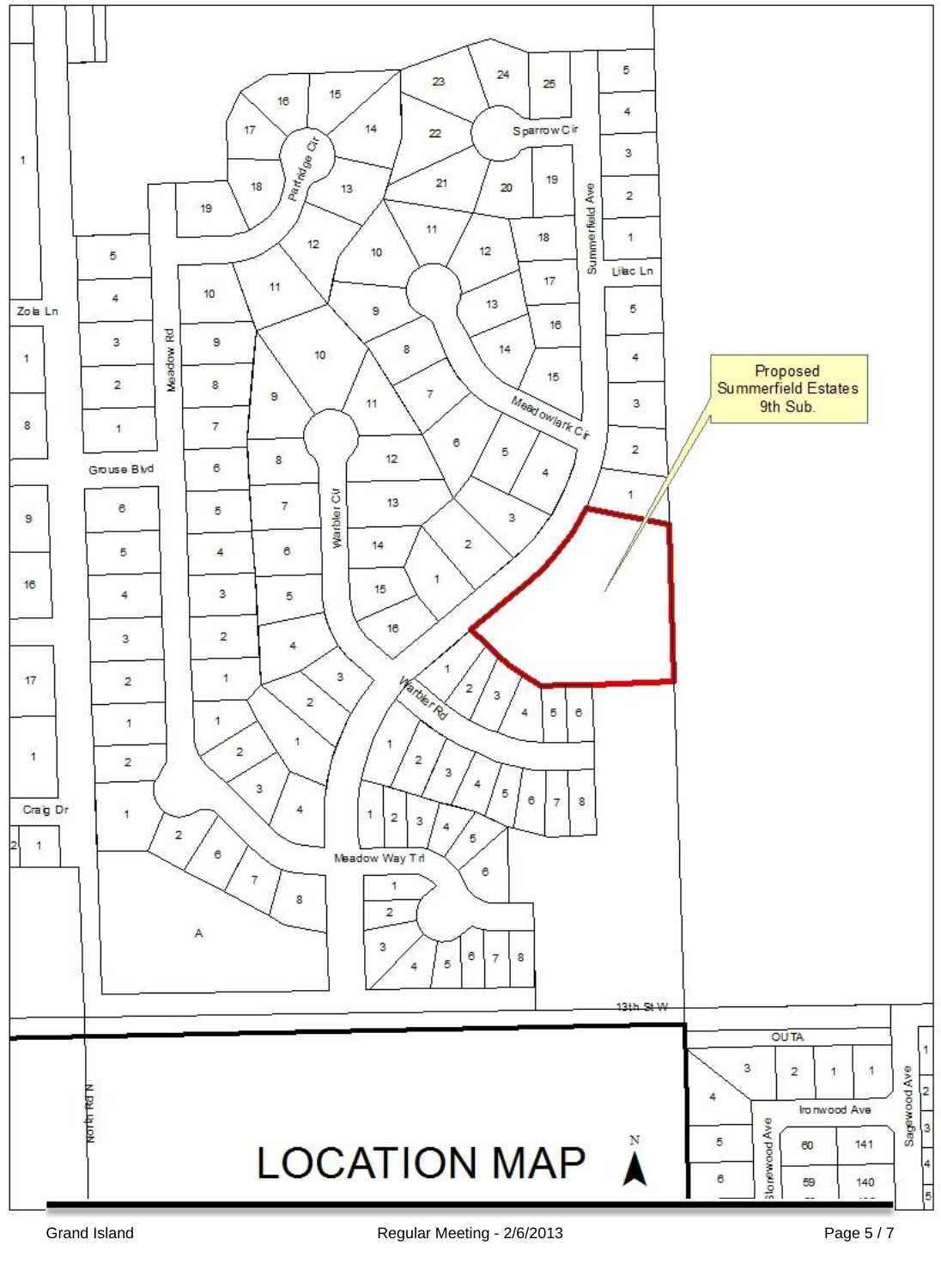January 25, 2013

Dear Members of the Board:

## **RE: Final Plat – Saint Lawrence Subdivision – Final Plat.**

For reasons of Section 19-923 Revised Statues of Nebraska, as amended, there is herewith submitted a final plat of Saint Lawrence Subdivision, located in Hall County, Nebraska.

This final plat proposes to create 1 Lot on a parcel of land located in the southwest quarter of Section Twenty One (21), Township Nine (9) North, Range Ten (10) West of the 6<sup>th</sup> P.M., in Hall County, Nebraska, said tract containing 8.13 acres.

You are hereby notified that the Regional Planning Commission will consider this final plat at the next meeting that will be held at 6:00 p.m. on February 6, 2013 in the Council Chambers located in Grand Island's City Hall.

Sincerely,

Chad Nabity, AICP Planning Director

Cc: Hall County Clerk Hall County Attorney Hall County Public Works Hall County Zoning Department Manager of Postal Operations JEO Consulting Group, Inc

This letter was sent to the following School Districts 1R, 2, 3, 8, 12, 19, 82, 83, 100, 126.